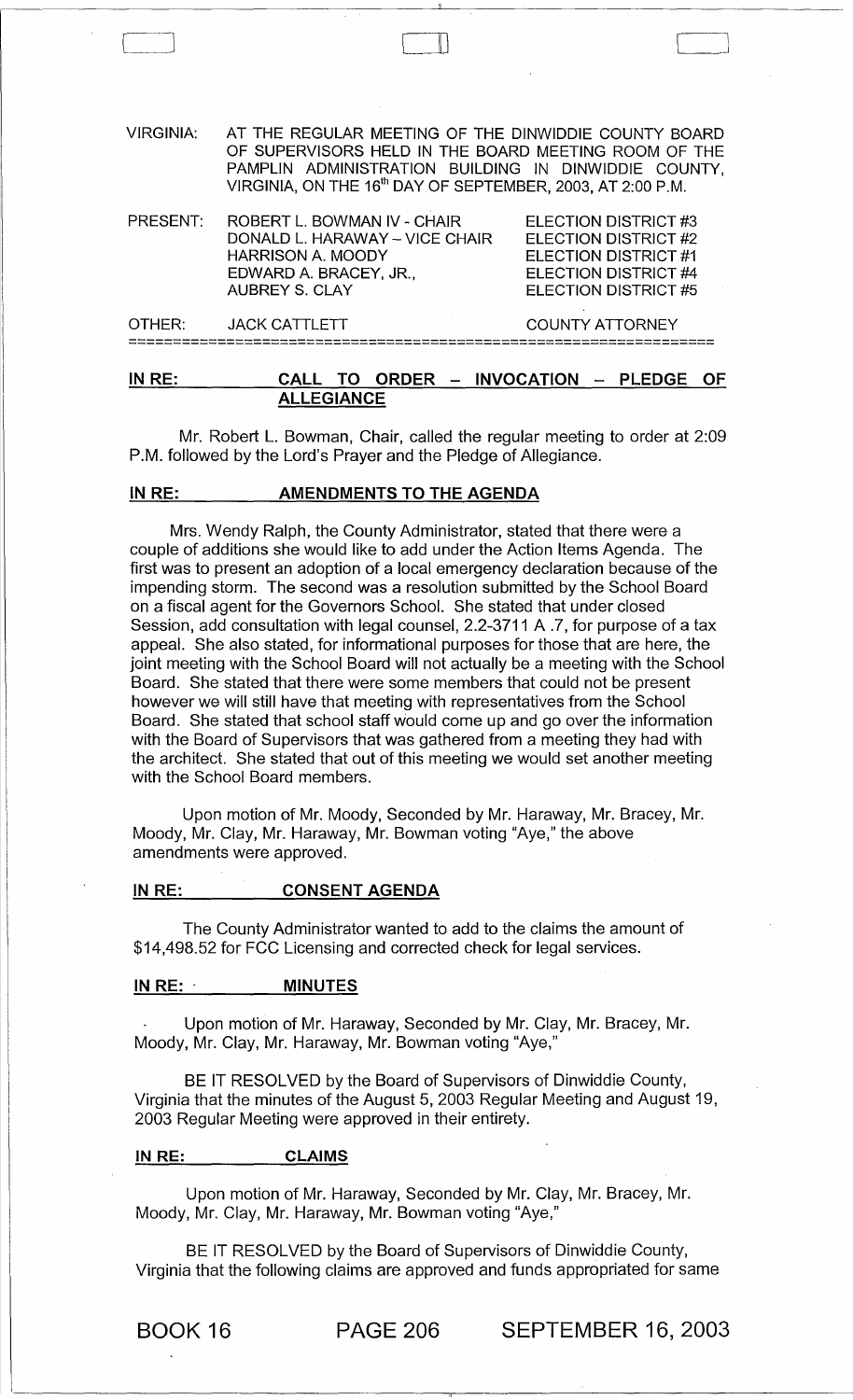using checks numbered 1036550, through 1036687 (void check(s) numbered 1035616, 1036042, 1036552, and 1036553) for:

# ACCOUNTS PAYABLE

| (101) General Fund<br>(103) Jail Commission | \$<br>\$ | 189,610.11 |
|---------------------------------------------|----------|------------|
| (104) Marketing Fund                        | \$       |            |
| (209) Litter Control                        | \$       |            |
| (222) E911 Fund                             |          | 6,086.48   |
| (223) Self Insurance Fund                   | Ş        |            |
| (225) Courthouse Maintenance                |          |            |
| (226) Law Library                           | \$       |            |
| (228) Fire Programs & EMS                   |          |            |
| (229) Forfeited Asset Sharing               | S        |            |
| (304) CDBG Grant Fund                       | \$       | 108.60     |
| (305) Capital Projects Fund                 | \$       | 44,026.45  |
| (401) County Debt Service                   | \$       |            |
| TOTAL                                       | \$       | 239,831.64 |

#### IN RE: DIRECTOR OF PLANNING - REQUEST TO ATTEND E & S WORKSHOP

Upon motion of Mr. Haraway, Seconded by Mr. Clay, Mr. Bracey, Mr. Moody, Mr. Clay, Mr. Haraway, Mr. Bowman voting "Aye,"

BE IT RESOLVED by the Board of Supervisors of Dinwiddie County, Virginia that authorization is granted to the Director of Planning to attend the  $E$  & S Workshop scheduled for October 1 - 2, 2003 in Newport News, Virginia.

## IN RE: DIRECTOR OF GIS - REQUEST TO ATTEND VA GIS **CONFERENCE**

Upon motion of Mr. Haraway, Seconded by Mr. Clay, Mr. Bracey, Mr. Moody, Mr. Clay, Mr. Haraway, Mr. Bowman voting "Aye,"

BE IT RESOLVED by the Board of Supervisors of Dinwiddie County, Virginia that authorization is granted to the Director of GIS to attend the VA GIS Conference scheduled for October 27 - 28, 2003 in Richmond, Virginia.

# IN RE: RESOLUTION - SEXUAL ASSAULT/DOMESTIC VIOLENCE AWARENESS MONTH

Upon motion of Mr. Haraway, Seconded by Mr. Clay, Mr. Bracey, Mr. Moody, Mr. Clay, Mr. Haraway, Mr. Bowman voting "Aye," the following resolution is adopted.

## RESOLUTION DECLARING OCTOBER SEXUAL ASSAULT/DOMESTIC VIOLENCE AWARENESS MONTH IN THE COUNTY OF DINWIDDIE, VIRGINIA

WHEREAS, sexual assault and domestic violence affects every person of Dinwiddie, Virginia as a victim or as a family member, significant other, neighbor or co-worker of a victim; and

WHEREAS, many citizens of Dinwiddie, Virginia are working to provide quality services and assistance to sexual assault and domestic violence survivors; and dedicated volunteers help staff the 24-hour crisis line at The James House and other family violence centers, respond to emergency calls and offer support,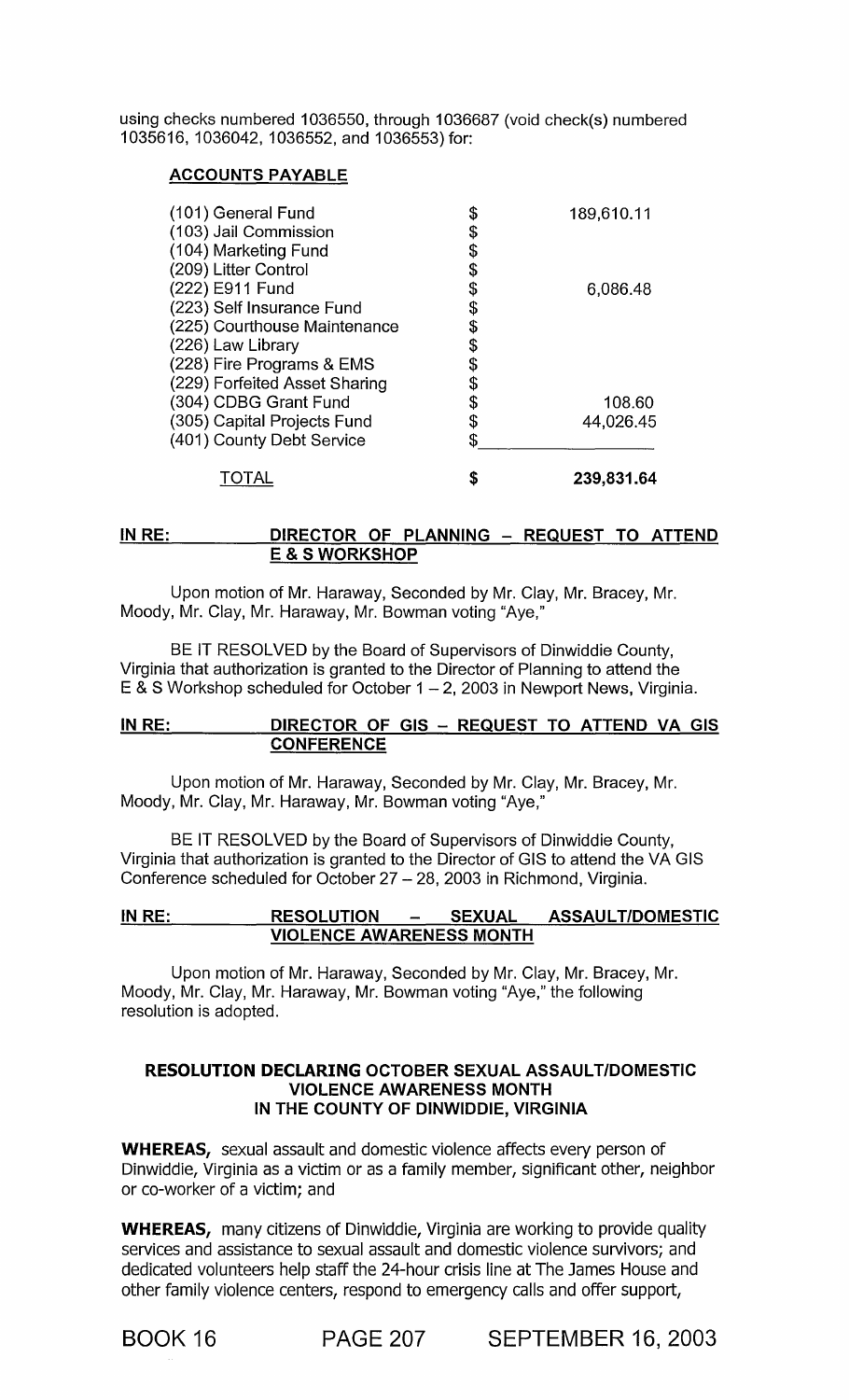comfort, and advocacy during medical exams, criminal proceedings, and throughout the healing process; and

WHEREAS, Dinwiddie, Virginia volunteers of The James House and other family violence programs are promoting education by offering training to schools, churches, and civic organizations, as well as medical, mental health, law enforcement, education, and criminal justice personnel regarding issues of sexual assault and domestic violence; and

 $\mathbb L$ 

WHEREAS, it is vitally important that continued educational efforts to provide information about prevention and services for sexual assault and domestic violence be supported and enhanced; and

WHEREAS, it is critical to intensify public awareness of sexual assault and domestic violence, to educate people about the need for citizen involvement in efforts to reduce sexual and family violence, to increase support for agencies such as The James House, who provide cost-free services, and to increase the awareness of the healing power of creative expression; and

WHEREAS, The James House and other family violence centers requests public support and assistance as they continue to work toward a society where all women, children and men can live in peace, free from violence and exploitation;

NOW, THEREFORE, BE IT RESOLVED that the Board of Supervisors of Dinwiddie County, does hereby proclaim the month of October as

SEXUAL ASSAULT/DOMESTIC VIOLENCE AWARENESS MONTH in Dinwiddie County, Virginia, and commends this observance to all citizens.

#### IN RE: CITIZEN COMMENTS

Mr. Bowman asked if there were any citizens signed up to speak or present who wished to address the Board during this portion of the meeting.

The following citizen(s) came forward to address the Board:

1. Geri Barefoot - 7411 Frontage Road, Petersburg, Virginia - She stated that every County surrounding Dinwiddie has some type of ordinance that regulates the spread of biosolids. She stated that she would like to request that this Board implement the same ordinance as adopted by the Virginia Association of Counties. She stated that they have what is considered a model ordinance. She stated that theirs works and is in compliance with the laws regulating biosolids. She stated that she would like the Board to hire a biosolids coordinator that would over see the land applications and storing of biosolids. She stated that this would not cost the county anything. She stated that who ever the county hires is paid on an average of \$16 dollars an hour plus .32 cents a mile. She stated that the state health department reimburses the county for every penny spent. She stated that the state health department recoups its money by charging the biosolids company \$2.50 to \$4.00 a ton. She stated that she would like the Board to implement notification of surrounding landowners when biosolids are spread. She stated there was a bad incident on Duncan Road because of the spreading of biosolids and because the surrounding landowners were not notified. She stated she feels the Board is responsible.

BOOK 16 PAGE 207 SEPTEMBER 16, 2003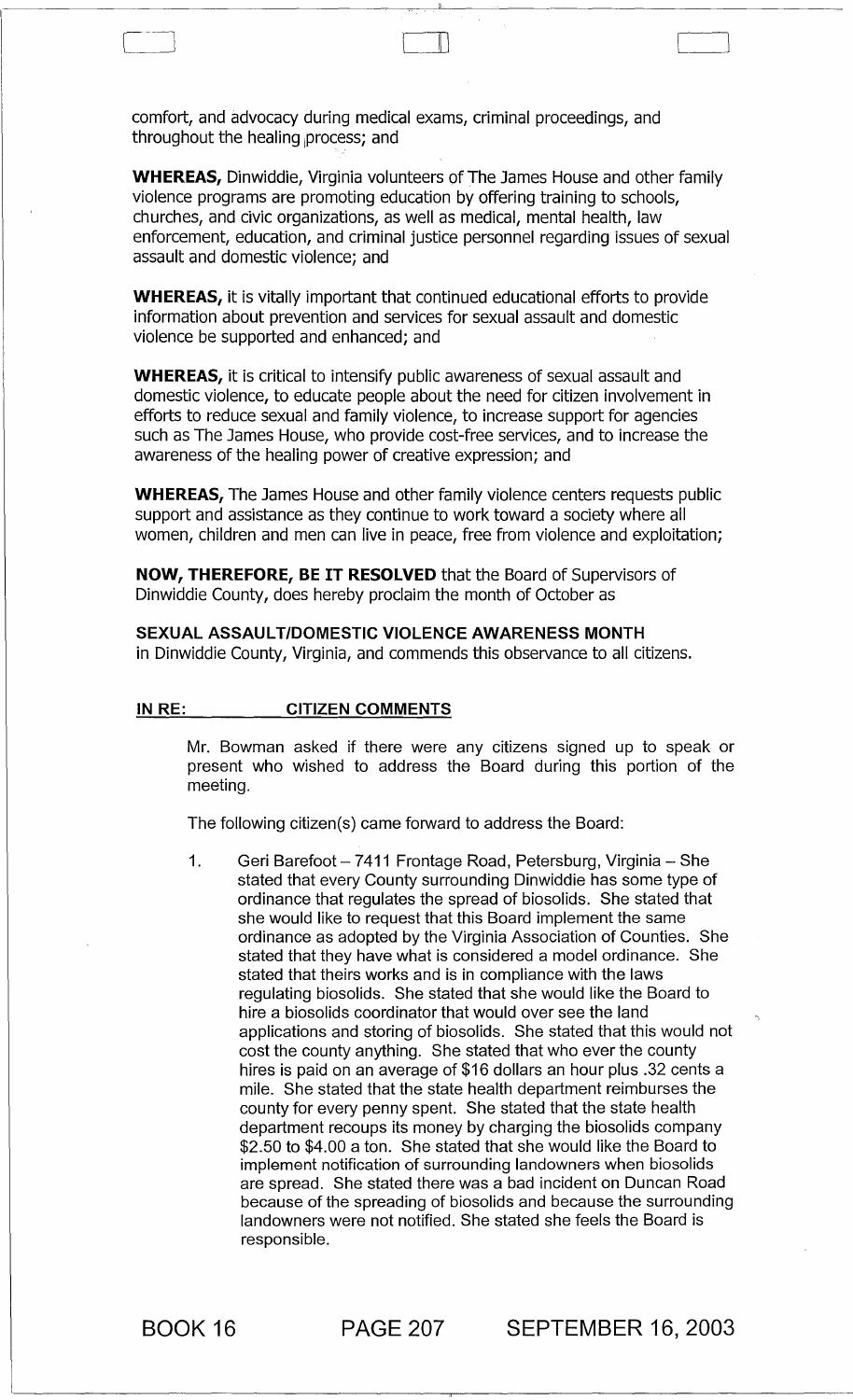Mr. Bracey asked if the County has had a public hearing on biosolids and didn't they give us some regulation information?

The County Administrator stated that there was an informational meeting back when biosolids were first being applied. She stated that we have not had a public hearing on an ordinance.

Mr. Bowman asked if the County has anything in the ordinance that pertains to biosolids?

The County Administrator stated that we do not have anything at the present time. She stated that what she would like to do is bring back on October 7, 2003 a recommendation for the Board on the options available concerning a biosolids ordinance, what can be done on hiring someone and the reimbursement process.

Mr. Bowman asked how could the companies be operating in the County if the County does not have an ordinance? He asked is this not the same thing the County went through concerning a tattoo parlor? He asked didn't we have to add that to our ordinance for them to operate?

Mr. Moody stated that the spreading of biosolids is allowed in the state-bystate regulations in the Counties if the area is zoned A-2 (agricultural). He stated that some counties have an ordinance, but it cannot be any stricter than the state.

The County Administrator stated that she would like to present a package of options for the Board with some recommendation. She stated she wanted to see what other counties are doing to get a feel for what this county can get accomplished.

2. Margie Flowers - 14919 Wilkerson Road, Dewitt, Virginia - She stated that she was also concerned about an ordinance for biosolids. She stated she hoped the Board would not drag their feet on this issue. She asked the Board members how long they have known about the spreading of biosolids and would the Board have brought the matter up if no citizens had said anything? She stated that the county that has collected money is Nottoway. She stated the county does need someone to regulate the spreading of biosolids. She stated she feels there has not been enough research done on the spreading of biosolids.

Mr. Bracey stated that there seems to be an issue between the state and the county. He stated that when the County Administrator gets the information from the Farm Bureau, persons from the state department should come and present their materials on biosolids. He stated that he would like to see them come here and present a program, not necessarily to him, but for the citizens of Dinwiddie County.

3. Michael Bratschi - 23500 Cutbank Road, McKenney, Virginia - He stated that he had an opportunity to go before the Board in the City of Colonial Heights. He stated they had the ten-minute rule for a citizen to speak and asked any question they wanted. He stated that they had someone on staff that could answer the questions and if the question could not be answered the Mayor would get a staff member on it right away. He stated that they would get back with you as soon as possible. He stated that he would like to see that here in this County. He stated that he would like to see or have citizen's sit in the interviews and see what kind of qualifications are being introduced and see the selection process for individuals getting jobs in Dinwiddie County. He stated the reason he is requesting this is because when the GIS position was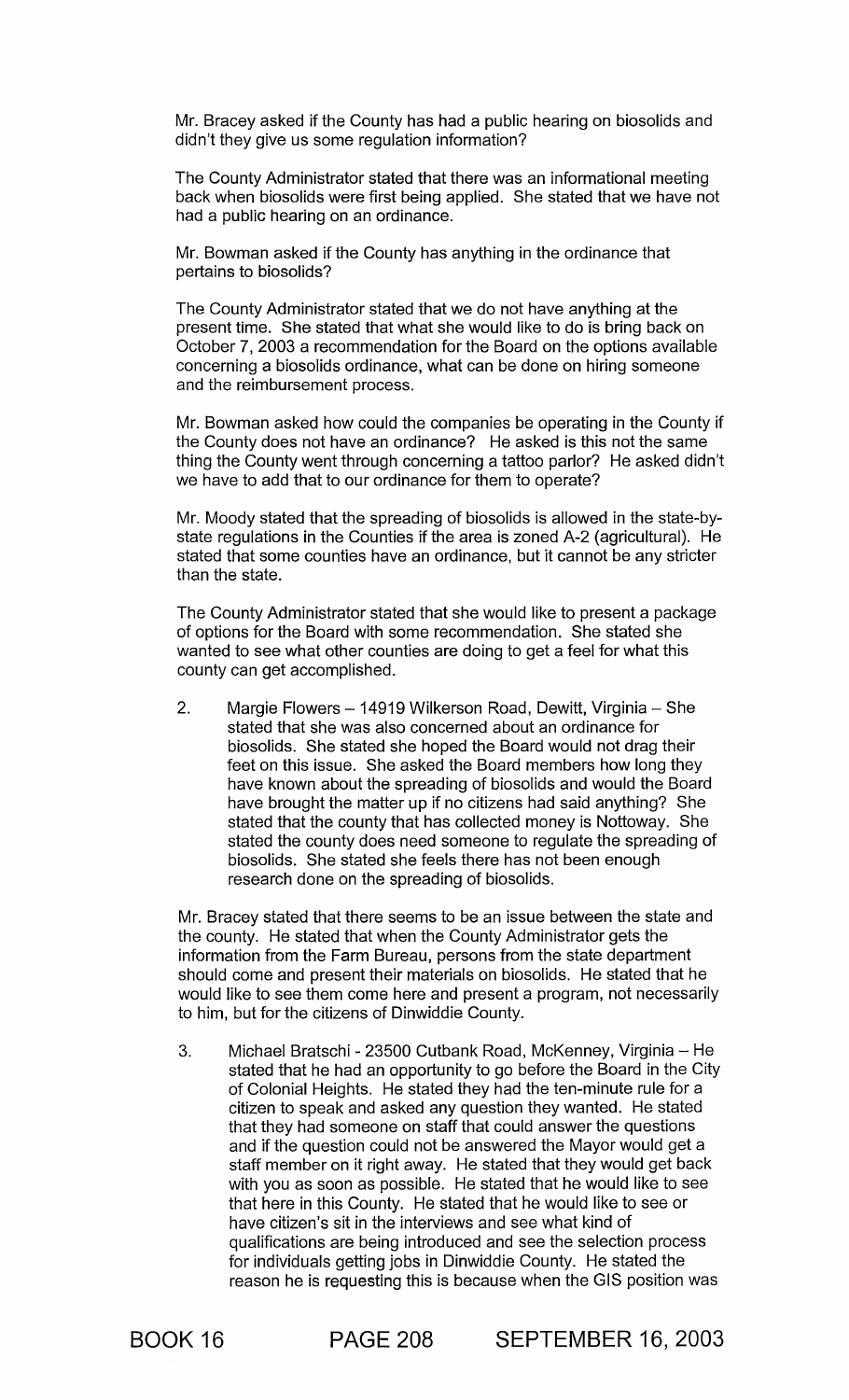posted he heard that it was already a done deal that Mr. David Thompson, Senior Planner for Dinwiddie County, would get it and he did. He stated that it is things like this that makes a citizen think that the County is doing things that are not ethical. He stated that he came before the Board and told them that landowners were going to rental properties and telling rental persons to remove his wife's signs or they will be evicted. He stated that he drove by the same properties and noticed that Mr. Clay, a Board Member, has his signs on the very same properties. He stated he is disturbed by this nineteen sixties attitude disguised in the twenty first century in this county.

,.] ill

Mr. Bracey stated that the Board does owe Mr. Bratschi an answer on why a lieutenant from the Sheriff's Department would have his wife's signs removed.

The County Administrator stated the reason the Lieutenant had the signs removed is because they were on his property and he did not want them there.

4. Anne Scarborough - Boydton Plank Road, Dinwiddie, Virginia -She stated while she was out on vacation, she read in the paper where candidates applying for a local government job were listed. She stated that it would help alleviate many concerns that the citizens would have concerning hiring procedures if you would announce whom the final three or four candidates were going to be and list it in the paper. She stated that the citizens comments in the past were done a lot better than how they are done now. She stated that she was told by someone that was a member of some committee somewhere that the lawyers are telling people not to say anything, don't have your names in the minutes, because then the citizens can come back and say who said what. She stated that she would like to bring some copies of some minutes and read two or three paragraphs to you sometimes to show you how you answered the citizens. She stated that she read where the County is going to do a tax increase. She stated that she would like for the Board to tell the citizens what the tax increase is prior to November. She stated that the citizens have the right to know what the tax and increase may be, whether one cent, three cents or five cents. She stated that she wants to know before she goes to the polls and votes what the Board is attempting to do concerning the raising of taxes. She stated that the Board owes it to the citizens to not hide behind their office and not make their position known on certain matters. She stated that was what the Board did concerning the quarry.

## IN RE: REPORT - VDOT - MR. RICHARD CAYWOOD

Mr. Richard Caywood, Resident Engineer, Virginia Department of Transportation, came forward and provided the following update:

He stated that VDOT is planning to initiate a 24 hour operations if the forecast remains the same and they have contacted contractors that they have access to help in the after math. He wanted to thank the County for inviting VDOT to a coordinating session. He stated that they are at present preparing for flooding and fallen trees. He stated that he just wanted to let everyone know that they have done pretty much all that they could do in terms of preparing for the storm. He stated that he wanted to give the Board an update on the Route 627 work, which is Courthouse Road. He stated that overall it is going well, but there has been one issue. He stated that with the new bridge construction, they have encountered a different rock formation underground then what they had expected. He stated that this could require a little more additional work. He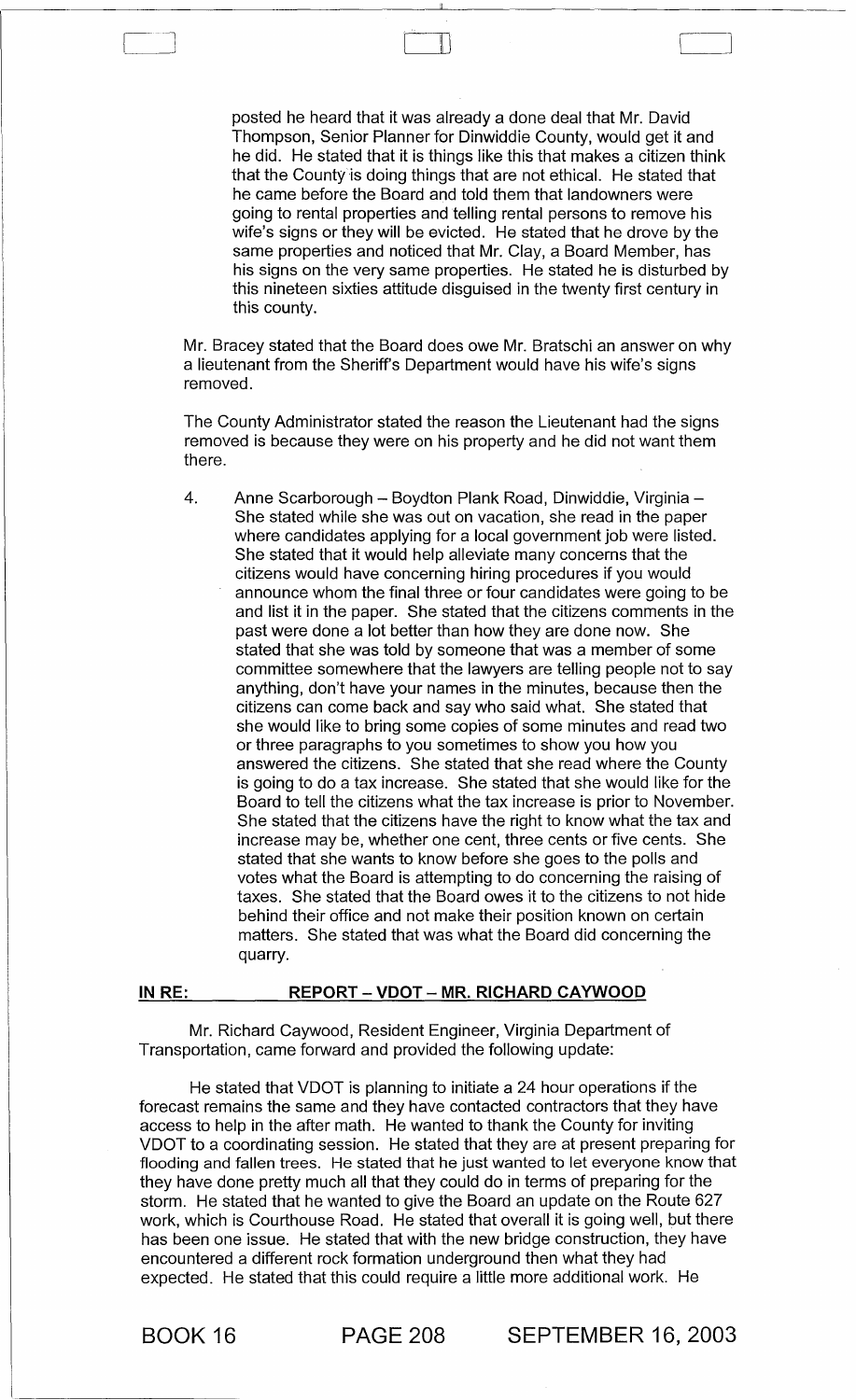stated that he had the opportunity to ride on Ridley Road to check the surface condition. He said there are two issues with the road. He stated the first being bumps in the road and they are fairly easy to fix. He stated the second being the surface of the road where bigger rocks than usual were used and the road is very noisy to drive on. He stated he does not believe that it is a safety issue more than it is a noise issue. He stated that they would like to leave it until the spring because they want to see how it works out during the winter months. He stated that there was one other item he wanted to discuss and he knows that it is a concern for the Board. He stated that assuming that the Commonwealth Transportation Board meets on Thursday as they are scheduled to do, they are scheduled to consider the revised through truck policy. He stated that if that takes place they would be in a much better position to evaluate whether they need to do any further studies on Route 226.

Mr. Bowman asked the County Administrator if anyone from Dinwiddie County would be attending the meeting on Thursday to lobby for the project?

The County Administrator stated that there would be someone there.

Mr. Bowman stated that about fifteen years ago he saw some plans drawn for Route 1 and Route 226. He stated it came on from the expansion of Washington Street. He asked what are VDOT plans for the Bridge, as it is not wide enough, over the Railroad tracks on Route 1 before you get to Duncan Road.

Mr. Caywood stated that he had not seen any plans. He stated that bridges are fairly easy to expand if they are within the current standard. He stated that he would go into VDOT's archives and take a look at the study concerning the work.

Mr. Moody stated that he had one comment about Route 627. He stated that whatever VDOT needs to do to get the road fixed, they need to do it. He stated that it is ridiculous for the people in that area to be inconvenienced any longer.

Mr. Caywood agreed with Mr. Moody and apologized for the inconvenience and stated that they are working to get the road repaired.

Mr. Bracey sated that there are not a lot of people living on Ridley Road and asked if Mr. Caywood's office could inform them of what is going on in terms of the progress. He also asked about Route 226 and Boydton Plank Road. He stated that with all the traffic lights that are being added are there any plans to help the turn or flow of traffic?

Mr. Caywood stated that he would inform the persons living on Ridley Road and concerning Boydton Plank Road they are working on getting the road in better working condition.

Mr. Clay stated that the potholes are not finished on Coleman Road. He asked is anything going to be done?

Mr. Caywood stated they are going to do some skin patching because it is fairly inexpensive and solves the problem.

## IN RE: REPORT - DEPARTMENT OF SOCIAL SERVICES - MS. KIMBERLEY D. WILLIS

Ms. Kimberley D. Willis, the new Social Services Director, introduced herself to the Board and gave some brief information about her background.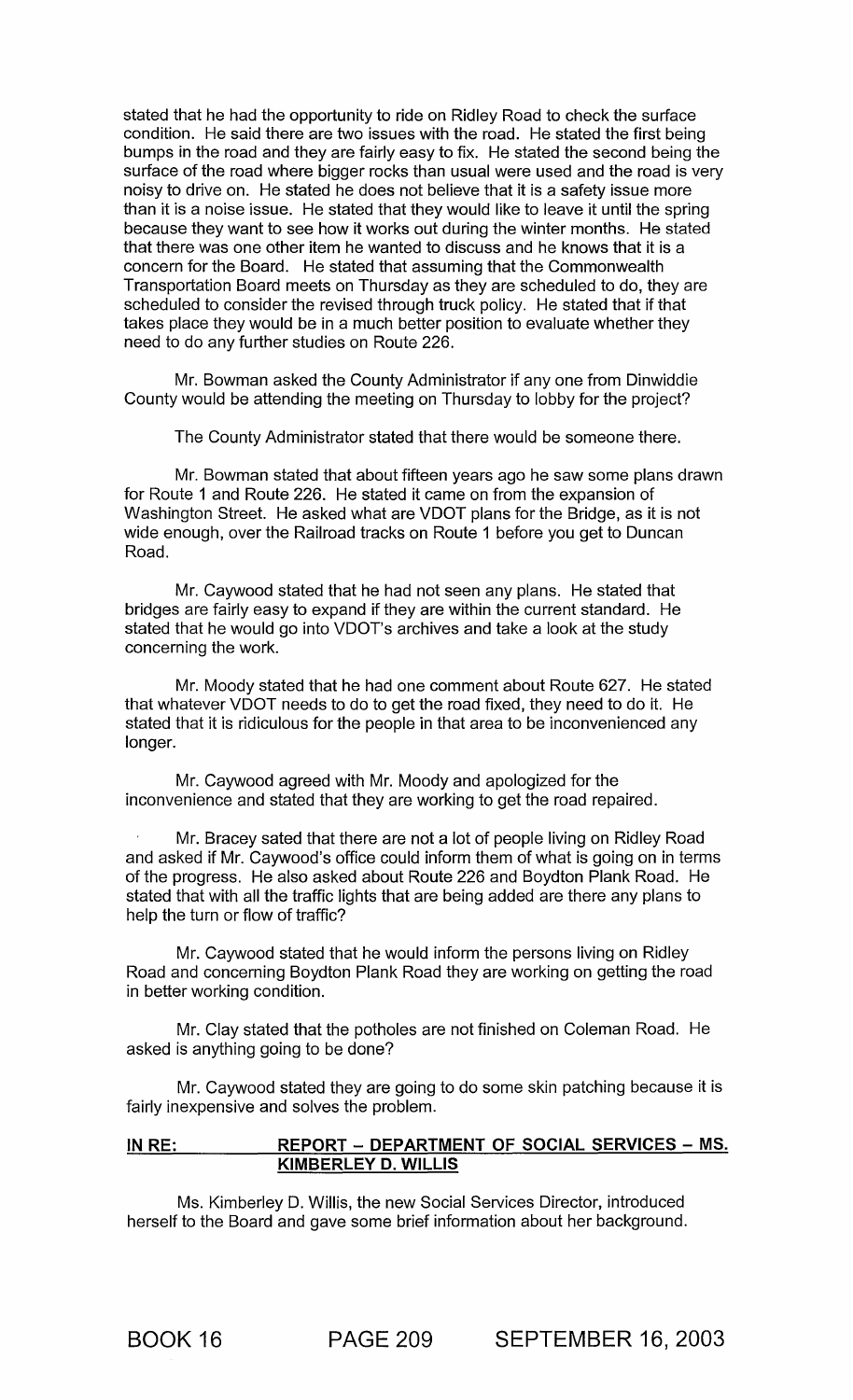#### IN RE: NAMOZINE VFD - DESIGN DEVELOPMENT DRAWING REVIEW

 $\frac{1}{2}$  or  $\frac{1}{2}$  or  $\frac{1}{2}$  or  $\frac{1}{2}$ 

Mr. Donald W. Faison - Buildings and Grounds Director - stated that since the first quarter there are two major changes on the first drawing. One change was the equipment room being changed around to incorporate the washer and dryer. The second change was closing off a doorway and moving the refrigerator to make room for the new cabinets in'an "L" shape in the kitchen area. He stated that there are some significant changes to the second drawing. He stated that the windows, which the Board wanted, were added in the bunkroom. He stated that because of the hood location over the stove in the kitchen, the corridor could not come straight across as originally planned.

Upon Motion of Mr. Bracey, Seconded by Mr. Moody, Mr. Bracey, Mr. Moody, Mr. Clay, Mr. Haraway, Mr. Bowman, voting "Aye",

BE IT RESOLVED that the Board of Supervisors of Dinwiddie County, Virginia recommend that Buildings and Grounds move forward to the final drawing where the architect will take three weeks to finish and then move to the bid process being thirty days long where someone will come before the Board with results from the bidding.

## IN RE: GOVERNMENT BUILDINGS - PHYSICAL PLANT MAINTENANCE BIDS

Mr. Donald W. Faison  $-$  Buildings and Grounds Director  $-$  stated that the reason there is a rebidding for painting, concrete work, carpentry, masonry, drywall, personnel door repair and aluminum storefront door repair because JDM Construction did not honor their contract. They did a portion of some of the work but did not come through with doing some of the items we wanted them to do. He stated that they just did not cooperate! They did not respond in a timely manner! He recommended accepting the low bid from Specialty Mechanical. He pointed out that no local vendors submitted a bid.

The following bids were received on September 8,2003 at 2:30 P.M.

| <b>PAINTING</b>                                                                         |                                                                                                            |                                                                                                     |                                                                                                     |
|-----------------------------------------------------------------------------------------|------------------------------------------------------------------------------------------------------------|-----------------------------------------------------------------------------------------------------|-----------------------------------------------------------------------------------------------------|
| MATNEY, INC.<br>RODGER & SONS<br>SPECIALTY MECH.<br><b>G.M. CLEMENTS</b><br>R.M. HARRIS | 2 Painters \$80.00<br>2 Painters \$52.00<br>2 Painters \$65.00<br>2 Painters \$70.00<br>3 Painters \$96.00 | \$120,00 OVERTIME<br>\$77.50 OVERTIME<br>\$97.50 OVERTIME<br>\$105.00 OVERTIME<br>\$144.00 OVERTIME | \$150.00 HOLIDAYS<br>\$78.00 HOLIDAYS<br>\$97.50 HOLIDAYS<br>\$140.00 HOLIDAYS<br>\$186.00 HOLIDAYS |
| <b>CONCRETE WORK</b><br>MATNEY, INC.<br>SPECIALTY MECH.                                 | 2 Finishers \$90.00<br>2 Finishers \$75.00                                                                 | \$130.00 OVERTIME<br>\$125.00 OVERTIME                                                              | \$160.00 HOLIDAYS<br>\$125.00 HOLIDAYS                                                              |
| <b>CARPENTRY</b><br>MATNEY, INC.<br>SPECIALTY MECH.                                     | 2 Carpenters \$80.00 \$120.00OVERTIME<br>2 Carpenters \$65.00                                              | \$97.500VERTIME                                                                                     | \$150.00 HOLIDAYS<br>\$97.50 HOLIDAYS                                                               |
| <b>MASONRY</b><br>MATNEY, INC.<br>SPECIALTY MECH.                                       | 2 Masons \$90.00<br>2 Masons \$75.00                                                                       | \$130.00 OVERTIME<br>\$125.00 OVERTIME                                                              | \$160.00 HOLIDAYS<br>\$125.00 HOLIDAYS                                                              |
| <b>DRYWALL</b><br>SPECIALTY MECH. 2 Mechanics \$65.00                                   |                                                                                                            | \$97.50 OVERTIME                                                                                    | \$97.50 HOLIDAYS                                                                                    |
| PERSONNEL DOOR REPAIR<br>SPECIALTY MECH. 2 Mechanics \$65.00                            |                                                                                                            | \$97.50 OVERTIME                                                                                    | \$97.50 HOLIDAYS                                                                                    |
|                                                                                         | <b>ALUMINUM STOREFRONT DOOR REPAIR</b><br>SPECIALTY MECH, 2 Mechanics \$100.00 \$150.00 OVERTIME           |                                                                                                     | \$150.00 HOLIDAYS                                                                                   |
|                                                                                         |                                                                                                            |                                                                                                     |                                                                                                     |

Upon Motion of Mr. Moody, Seconded by Mr. Clay, Mr. Bracey, Mr. Moody, Mr. Clay, Mr. Haraway, Mr. Bowman, voting "Aye",

BOOK 16 PAGE 209 SEPTEMBER 16, 2003 .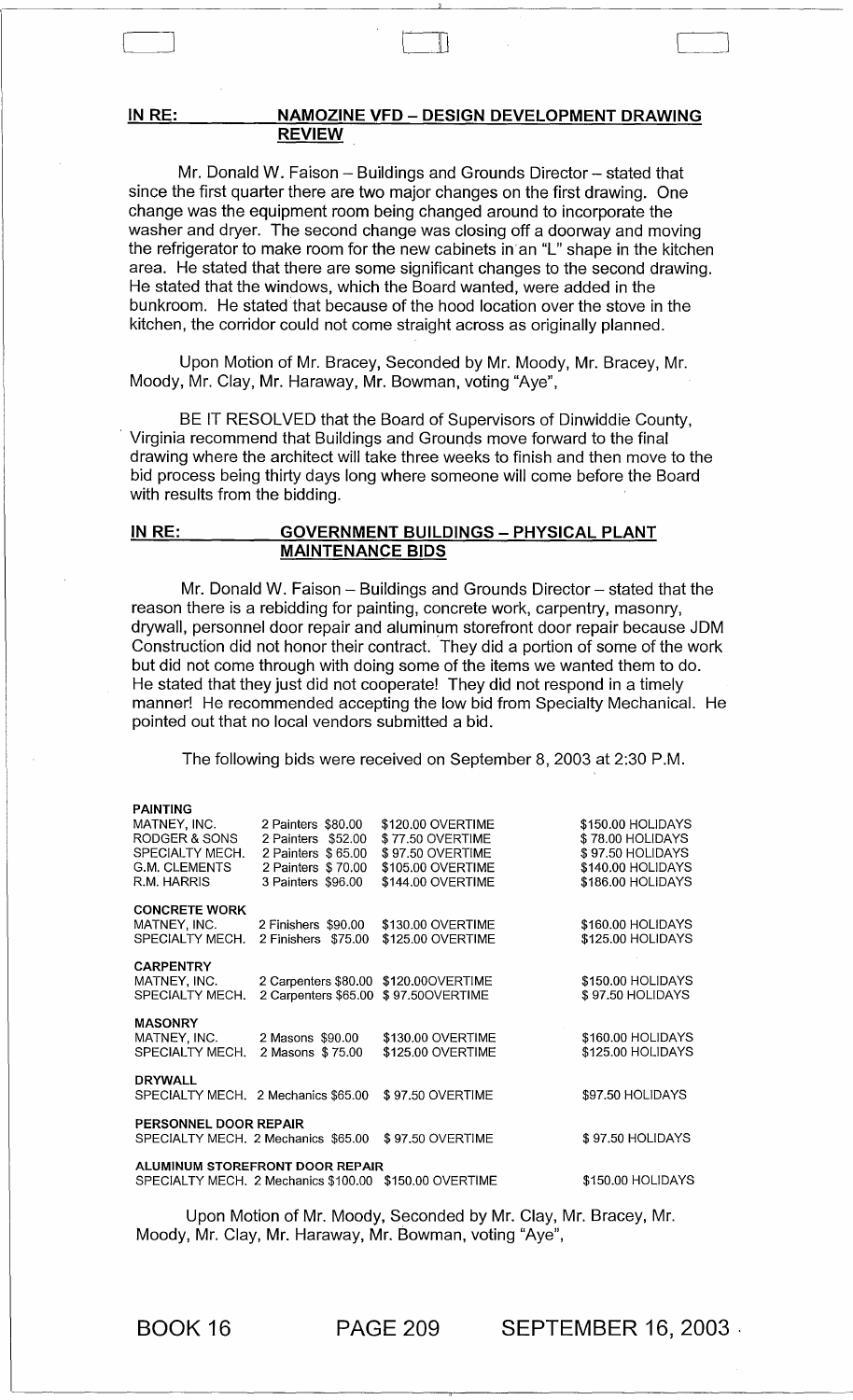BE IT RESOLVED by the Board of Supervisors of Dinwiddie County, Virginia that Specialty Mechanical is hereby selected as the new contractor to provide the physical plant maintenance work as described starting October 1 , 2003 and ending June 30, 2004 renewable for a twelve-month period at the County's discretion.

#### IN RE: DINWIDDIE VFD - REPAIR OF 1993 ENGINE

Mr. David Jolly - Public Safety Director - stated that every year they do pump truck maintenance, pump truck servicing and pump truck inspections on the units and this year during the inspection they found two mechanical seals that have deteriorated on the 1993 engine. He stated this has caused the pump to not operate as proficiently as it has in the past. He stated the estimated cost would be \$3,500 dollars to repair. He stated that there is a capital line item in the VFD budget to handle the repair and he is asking the Board to authorize them to pay for the repair at that cost level not exceeding the amount of \$3,500.

Upon Motion of Mr. Bracey, Seconded by Mr. Clay, Mr. Bracey, Mr. Moody, Mr. Clay, Mr. Haraway, Mr. Bowman, voting "Aye",

BE IT RESOLVED by the Board of Supervisors of Dinwiddie County, Virginia that the Dinwiddie VFD is authorized to repair their 1993 engine using capital funds within the 32200 category at a cost not to exceed \$3,500.

#### IN RE: MAMOZINE VFD - LADDER TRUCK REPAIR BILL

Mr. David Jolly  $-$  Public Safety Director  $-$  stated the cost of repair for the Namozine VFD ladder truck would be \$1,800. He stated that there is a capital line item for the VFD budget to handle the repair and he is asking the Board to authorize them to pay for the repair at that cost level not exceeding the amount of \$1,800.

Mr. Haraway asked Mr. Jolly to get an itemized bill from American Fire Equipment, the company that is repairing the ladder truck, so we will know exactly what the charges are concerning.

Upon Motion of Mr. Bracey, Seconded by Mr. Clay, Mr. Bracey, Mr. Moody, Mr. Clay, Mr. Haraway, Mr. Bowman, voting "Aye",

BE IT RESOLVED by the Board of Supervisors of Dinwiddie County, Virginia that the Namozine VFD is authorized to pay the ladder truck repair bill using capital funds within the 32200 category at a cost not to exceed \$1,800.

## IN RE: ADOPTION OF LOCAL EMERGENCY BECAUSE OF IMPENDING STORM

Mr. Jolly stated that a staff meeting was pulled together involving School Board, Health Department, County Staff, VDOT and the Sheriff's Department yesterday afternoon at 3:30 P.M. to provide a briefing for them based on the weather information. He stated that the information has changed and may continue to change, as the Hurricane gets closer to land. He stated that Dinwiddie Elementary is the primary shelter facility. He stated that it will be open at 5:00 P.M. tomorrow. He said the reason for the shelter opening that early is because the storm is expected to hit the Tidewater area earlier than us and they want to be ready. He stated that a one-page preparatory information sheet was given to the school so they would get them to the children who will carry them home to their parents. He stated the Ms. Carwile, Information Technology Specialist, has reconfigured the web site so that the front page will show key pieces of information. He stated that the first is a link to the weather service or the emergency management web page that will get you to the weather service. He stated that the second is to VDOT so the citizens can get information concerning up to date road closings. He stated that most of the Volunteer fire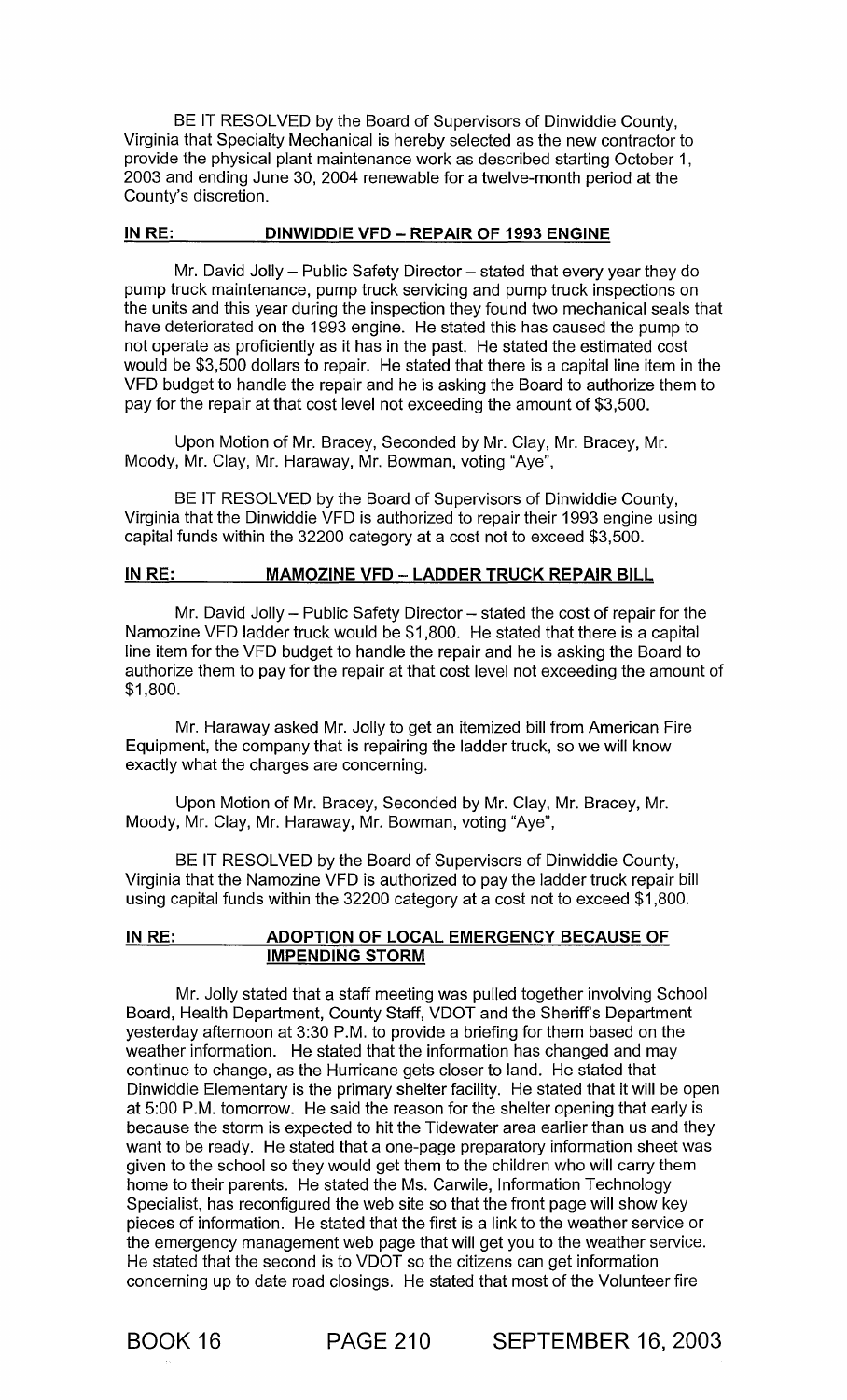departments will start staffing on Wednesday night and remain staffed as best they can through out the Hurricane.

'------------------------------------~--~,-L---------------------------------------

 $\Box$ 

Upon Motion of Mr. Bracey, Seconded by Mr. Moody, Mr. Bracey, Mr. Moody, Mr. Clay, Mr. Haraway, Mr. Bowman, voting "Aye", the following emergency declaration is adopted.

## DECLARATION OF A LOCAL EMERGENCY

WHEREAS, the Board of Supervisors of the County of Dinwiddie does hereby find that:

- 1. Due to hurricane Isabel, the County of Dinwiddie is facing dangerous conditions resulting from excessive rain and high winds resulting in power outages, high water and extensive road structure damage; and
- 2. Due to the excessive rain, high winds, road structure damage and power outages a condition of extreme peril of life and property necessitates the proclamation of the existence of an emergency;

NOW, THEREFORE, IT IS HEREBY PROCLAIMED that an emergency now exists throughout the County; and

IT IS FURTHER PROCLAIMED AND ORDERED that during the existence of said emergency the powers, functions, and duties of the Director of Emergency Services and the Emergency Services organization of the County of Dinwiddie shall be those prescribed by state law and the ordinance, resolutions, and approved plans of the County of Dinwiddie in order to mitigate the effects of said emergency.

#### IN RE: GAS & FUEL OIL BIDS - AWARD OF CONTRACT

The County Administrator stated that the County received one bid and that was from Parker Oil. She recommended that the fixed price for FY 03-04 year from Parker Oil be accepted and the contract for gas & fuel be awarded to them. She stated that the volatile market we are in makes this choice the best. She stated that the bid prices have been extended only to the date of the Board meeting.

Upon Motion of Mr. Moody, Seconded by Mr. Clay, Mr. Bracey, Mr. Moody, Mr. Clay, Mr. Haraway, Mr. Bowman, voting "Aye",

BE IT RESOLVED by the Board of Supervisors of Dinwiddie County, Virginia that Parker Oil be awarded the contract to provide gas, fuel oil and diesel for FY 03-04 at a fixed price of: Unleaded - \$1.047 per gallon; Diesel - \$ .960 per gallon; Fuel Oil - \$ .8980 per gallon

## IN RE: RESOLUTION TO DESIGNATE FISCAL AGENT FOR THE GOVERNOR'S SCHOOL

The County Administrator presented a letter from the School Board requesting approval of a fiscal agent for the governor's school. She stated that it deals with who will serve as the fiscal agent for the Appomattox Regional Governor's School. She stated that they need the approval of all the localities involved. She stated that Chesterfield would be designated the fiscal agent.

Mr. Bracey stated that he would like for someone from the School Board to come forward and explain what this matter is. He stated that we should postpone the decision until then.

# IN RE: COUNTY ADMINISTRATOR COMMENTS

BOOK 16 PAGE 210 SEPTEMBER 16, 2003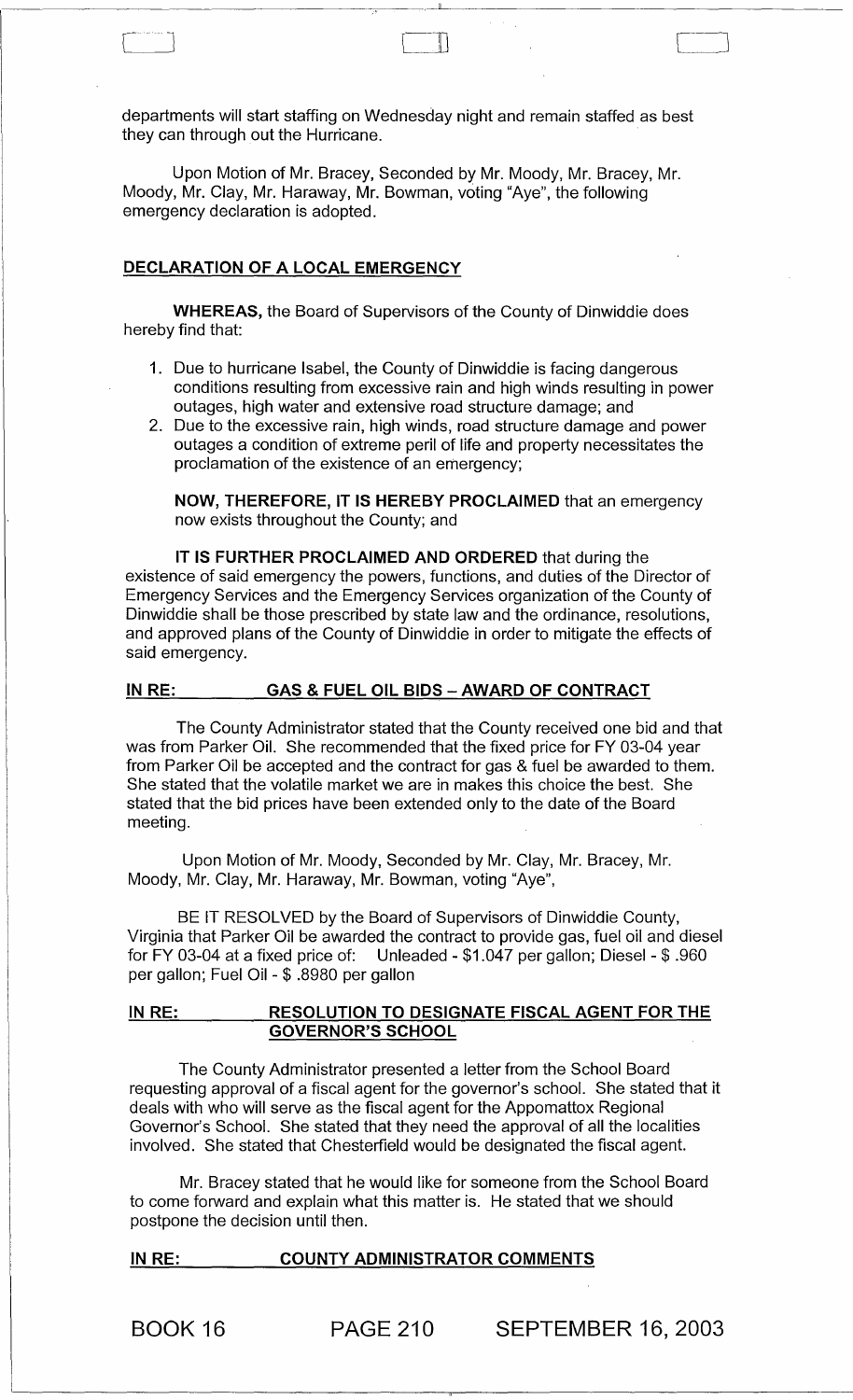1. The County Administrator stated that the Ducks Unlimited event has been postponed and in their case when they postpone an event, it is rescheduled for the next year. She stated that she mentioned to them that the County would support them if they wanted to come back to the County with the event.

2. The County Administrator stated that on the Recreation Pavilion, staff is working on bringing that information back to the Board. She stated that there has been an interest expressed by Mr. Haraway to view the structure at Burrowsville where they have a similar structure. She stated that if any other Board member wanted to take the visit please let administration know. She stated that they would like to make the visit between now and October 7. She stated that the reason is so they can bring the recommendation back to the Board at the next meeting.

#### IN RE: BOARD MEMBER COMMENTS

Mr. Bracey stated that he still wants to meet with the Board to discuss some matters of concern.

Mr. Haraway stated that the members could come in thirty minutes early before the next meeting.

Mr. Moody stated that he had two items to mention and the first being the voter district lines. He stated that where they are seems to be confusing to a lot of people. He stated that the people are confused about where they live in terms of their district. He stated that maybe a picture put in the paper showing the lines with respect to the district would be helpful to the citizens. Secondly he stated that back in the spring when we received a lot of rain there were some farmers who were not able to plant their crops. He stated that he would like to ask the extension service or FSA to do a damage assessment to see if we need to declare an emergency.

Mr. Haraway stated that he had one item and that was legal fees. He stated that based on the first two and a half months of this fiscal year; he annualized the fee at \$200,000. He stated that the Board needs to take a look at the request of the legal services. He stated that he hopes there is not anyone calling for legal services without the approval of the Administrator or Assistant Administrator. He asked if it is true and if anyone is allowed to call without approval? He stated that the cost goes up each year! He stated that he would like to see the administration take some steps to curtail the legal costs for this year!

The County Administrator stated that the administration is pretty much aware of the issues that they are calling on. She stated that they are not just picking up the phone and calling without approval. She stated that a big portion of the cost comes from litigation and there is no way to curtail the costs. She stated that the administration will certainly work on the other matters.

Mr. Bracey stated that there is a department that uses legal services a lot more than the other departments. He stated that they need to come in and justify why they are calling them.

Mr. Haraway stated that another approach we may want to take is increasing the retainer to include more day-to-day business operations or decisions. He gave the example of the County only paying \$36,000 for the retainer, but we are looking at over \$200,000 in legal bills. He stated that maybe we could explore with the law firm increasing the retainer for the daily items. He stated that he thinks that over \$200,000 is too much to be spending in legal fees.

Mr. Bowman stated that he had a question about the fund balance. He stated that Debbie Marston, Commissioner of the Revenue, was going to go back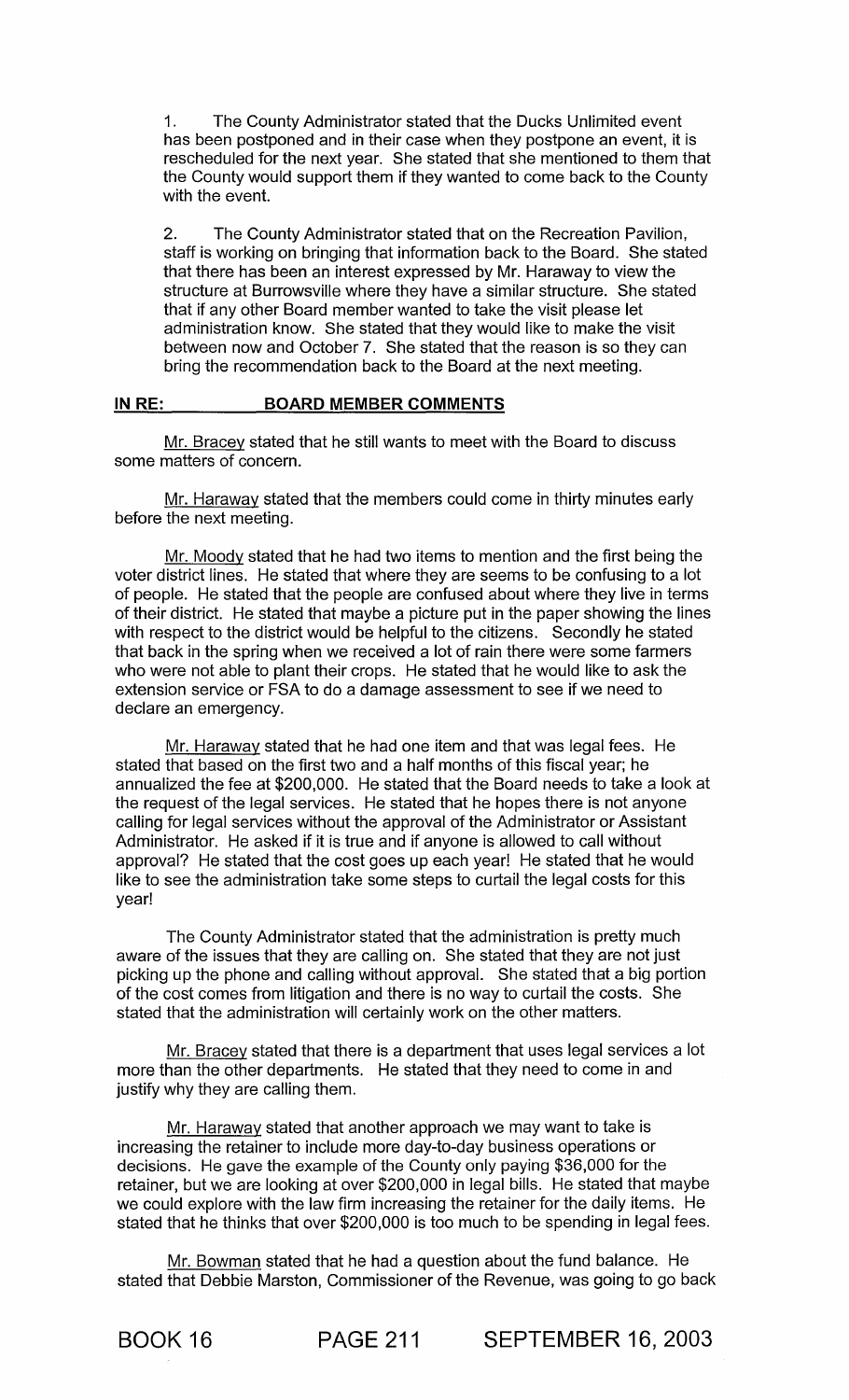and bill for back taxes with the Titanium Company. He asked if she did and if the fund balance represents five years of collecting taxes or is it included in the \$15,000,000, or is it a one-time wind fall?

The County Administrator stated that the fund balance would include all the revenue collected up to the date listed.

Mr. Bowman asked if we could get a figure about how many years she went back and collected on the Titanium Company so we will know what to expect next year?

The County Administrator stated that we could ask her for the information.

Mr. Bracey stated that in the past when there was a windfall of money it was put into a separate account designating it as a windfall amount.

#### IN RE: CLOSED SESSION

Mr. Clay stated I move to close this meeting in order to discuss matters exempt under section:

## 2.2-3711 A. 1 of the Code of Virginia, Personnel Matters VJCCCA; Planning; Animal Control

2.2-3711 A. 3 of the Code of Virginia, Acquisition of Property 2.2-3711 A. 5 of the Code of Virginia, Industrial Development 2.2-3711 A. 7 of the Code of Virginia, Consultation with Legal Counsel Tax Appeal

Upon Motion of Mr. Clay seconded by Mr. Haraway, Mr. Bracey, Mr. Moody, Mr. Clay, Mr. Haraway, Mr. Bowman, voting "Aye", the Board moved into the Closed Meeting at 4:31 P.M.

#### IN RE: CERTIFICATION

A vote having been made and approved the meeting reconvened into Open Session at 5:26 P.M.

Whereas, this Board convened in a closed meeting under 2.2-3711 A. 1 Personnel Matters - VJCCCA; Planning; Animal Control and 2.2-3711 A. 3 Acquisition of Property and 2.2-3711 A. 5 Industrial Development and 2.2-3711 A. 7 Consultation with Legal Counsel- Tax Appeal.

And whereas, no member has made a statement that there was a departure from the lawful purpose of such closed meeting or the matters identified in the motion were discussed.

Now be it certified, that only those matters as were identified in the motion were heard, discussed or considered in the meeting.

Upon motion of Mr. Clay, Seconded by Mr. Haraway, Mr. Bracey, Mr. Moody, Mr. Clay, Mr. Haraway, Mr. Bowman voting "Aye," this Certification Resolution was adopted.

## IN RE: JOINT MEETING WITH REPRESENTATIVES OF THE SCHOOL BOARD STAFF - REVIEW OF SCHOOL BOARD IMPROVEMENTS

The County Administrator stated that after the last time the Board met the architects got together and had a meeting and the administrative staff and school staff came in and talked with the architect. She stated that the Board members should have gotten either Saturday or Monday some material from BCWH. She

BOOK 16 PAGE 211 SEPTEMBER 16, 2003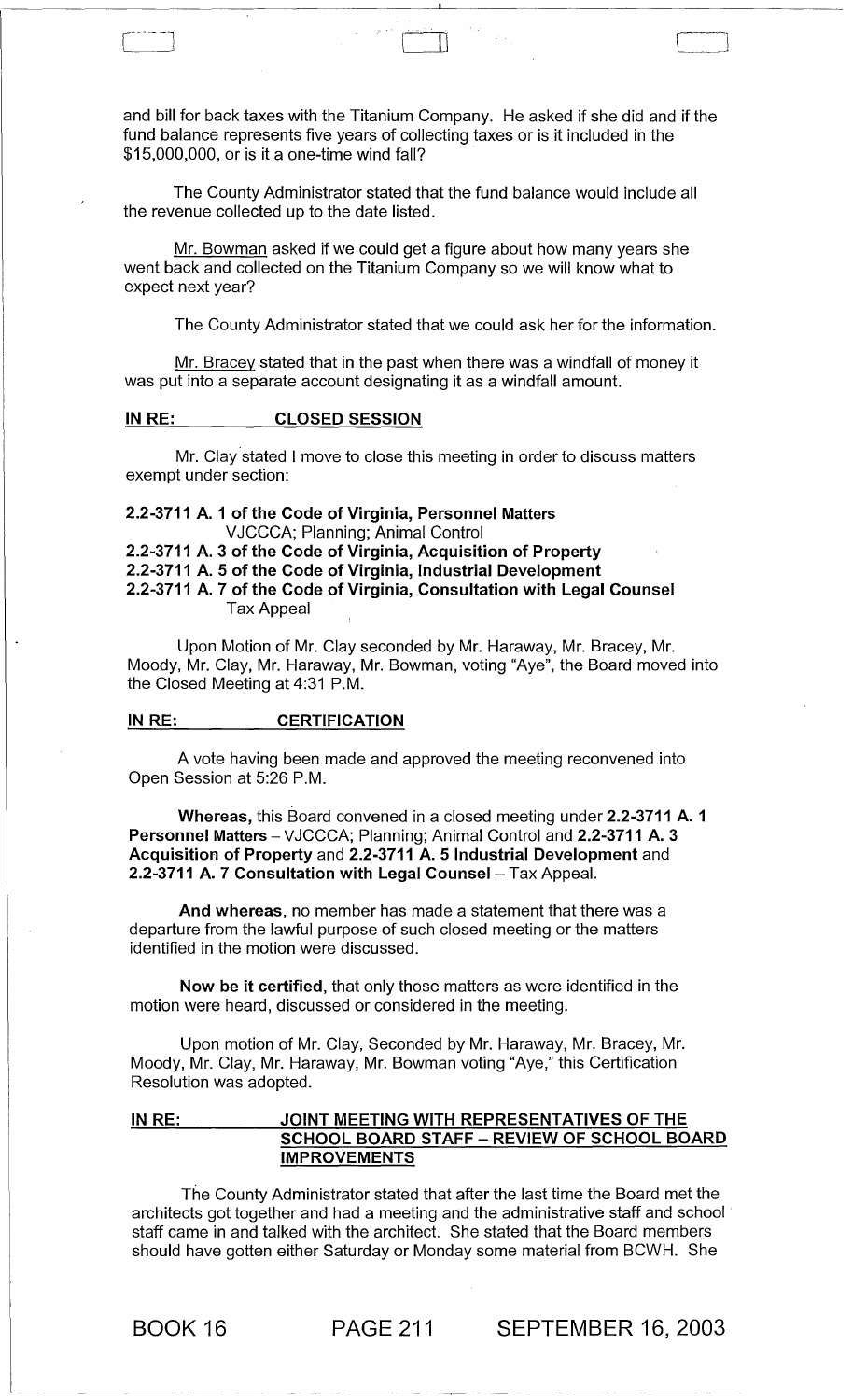stated that they also should have received a sheet showing a comparison chart and she gave them a letter from the administration office concerning this matter. She stated that since there were some school board members that could not get to the meeting at this time and because you all wanted to meet at the end of the Board meeting, she thought it was best to ask the school staff to come up and go through the document.

Dr. Jim Lanham, before he began his discussion on the new building options only, stated that the best way to follow this was to let each option follow its own path through each of the succeeding pages. He stated that the first option is the original option that the School Board presented to the Board. He stated that he hoped at this point that it has expanded to the point where the Board has a very clear picture of what was included. He stated that the information shows them what would be contained in the building. He stated that the original option shows a new elementary school of 720 students with a price tag of \$14 million. He stated that option two talks about building a new elementary school for 356 students, but with a core for 720 students. He stated that for a new elementary school housing 356 students the cost would be \$9.5 million. He stated that if you build it to include the core of 720 students the cost goes up to \$10.2 million. He stated that this was something that came out of the discussion with Ms. Ralph and Mr. Massengill. He stated that the feeling he got out of the meeting was that no matter what the size of new building they built, 350,450,550, that the County would want to be able to have core facilities built at the time that allow for expansion. He stated that core facilities that we are talking about would be the cafeteria, library, administrative office space and multi-purpose room space the kinds of things that are found at the core of a building that are hard to add on to. He stated that option three is a new elementary school for 472 students that would cost \$10.3 million and with the core of 720 students the cost goes to 11 million. He stated that option four is a new elementary school of 422 students with a price tag of \$9 million.

Dr. Lanham, before he began his discussion on what to do with the existing Rohoic Elementary School, stated that the first two pages have to be looked at in concert with the next two pages. He stated that under the first option would be nothing. He stated that there would be some uses for it but not for elementary instruction, because you build a big school that can handle the population. He stated that option two looks at renovation for 356 students carrying a price tag of \$6.6 million. He stated that the \$6.6 million does not include the phasing cost. He stated that the phasing costs are the cost for trailers and the things that go with housing students in a temporary facility while the original facility is being worked on. He stated that the third option with only doing minor renovations such as the HVAC, electrical and the like would cost \$3.3 million with phasing cost being \$3.2 million.

Mr. Haraway stated that under option three where you talk about the building interior, you have replaced the classroom casework. He stated that when he thinks of casework he thinks of windowframes and doorframes. He asked Dr. Lanham if that is was what he was talking about.

Dr. Lanham yes and it also refers to built-ins, cubbies, counter top, and for places for students to store books that may not have lockers.

Mr. Haraway stated that what he would like to see is a cost column under option one for things that need to be done to keep the Rohoic school building up to code. He stated that we may not use it for a school, but there are things that need to be done to the building to keep it up to code standards.

Mr. Haraway asked Dr. Lanham to review with him the school set up concerning class periods.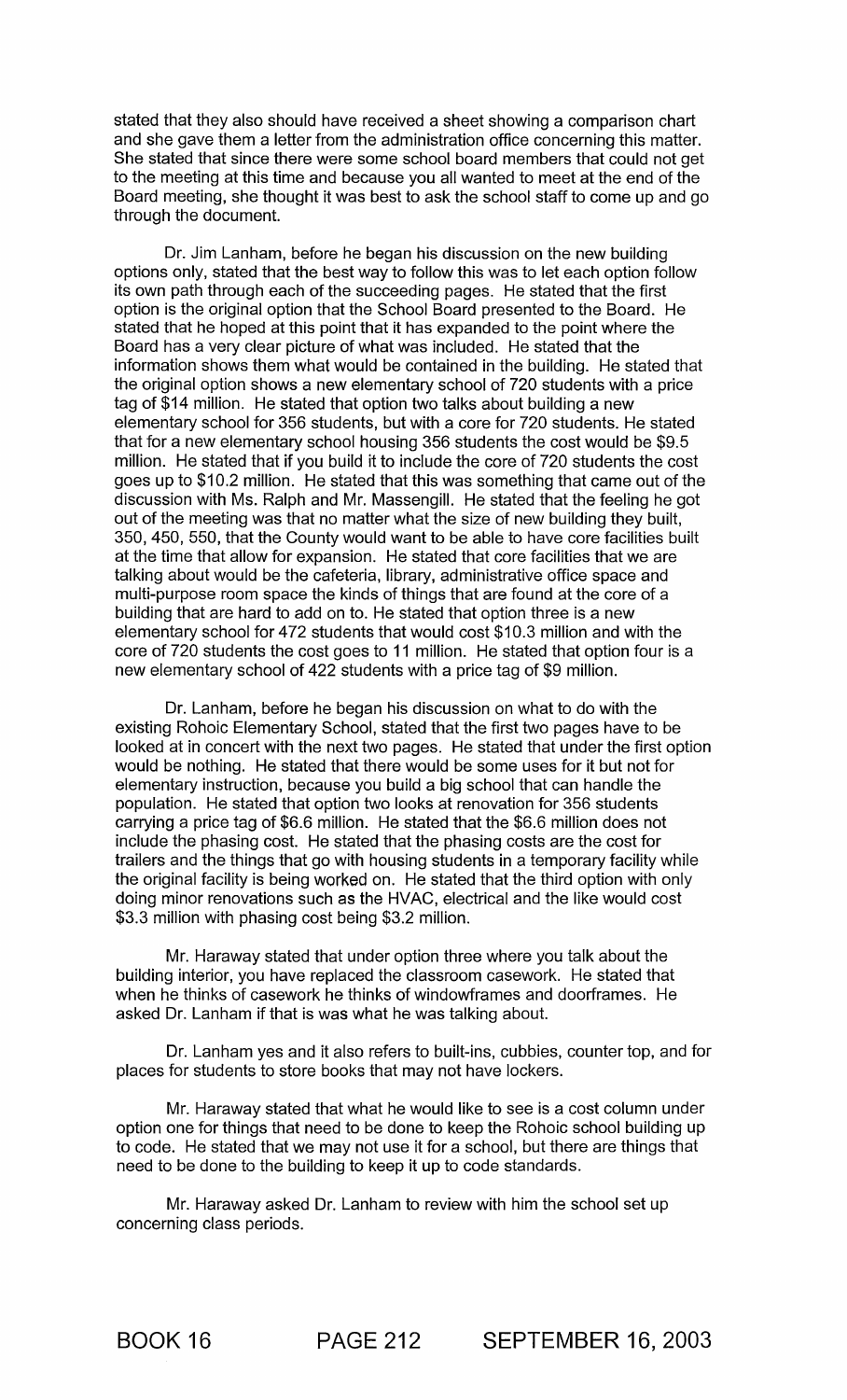Dr. Lanham stated that the elementary school children are in the same class all day and they go out for one special per day. He stated that special could be library, PE and music.

 $\rfloor$ 

Mr. Haraway stated that the distance between a school he went out and drove last week was four miles. He asked why couldn't we use one teacher to work at another school if that school needs more resources?

Dr. Lanham stated that it is possible to have some teachers move such as art, PE or music, but moving the special education teachers may pose a problem. He stated that for the most part they are doing that with those teachers now.

Mr. De Stefano stated that the national associations of elementary school principals recommend that the sizes be between 425 to 451 students.

County Administrator stated that as a basis of looking at the new elementary school your estimates were fairly close which were nine and a half and nine. She stated that it appears to her that what we have is decision number one being building a new school with the numbers that were given or number two being the renovations of Rohoic with the numbers given. She stated that is what the Board's need to come together on and make a decision.

Mr. Moody stated that what needs to be put in to factor is what it will cost to get Rohoic up to code and what must be done to Rohoic to keep it up to code even if we do not use it for a school. He asked what was the School Board's recommendation concerning the use of Rohoic for something other than a school?

Dr. Lanham stated that there were four options with the first being Head Start that is presently in leased space at Southside Elementary; it needs a permanent home. He stated that the second option would be for an alternative High School. He stated that the third option would be for a consolidation of school board offices and the fourth option would be the current technology department.

Mr. Bracey asked what are we able to finance as a community? He stated that most of the citizens want a smaller school. He stated that he would like to see Rohoic renovated because we are three years behind as of now. He stated that we have been talking about doing something and we have not. He stated that we have never had a problem with the citizens before with financing schools so let's get something done. He stated that he does not have any respect or confidence in BCWH, because of what he has gathered from other localities. He stated that BCWH has almost drove some of the other localities broke. He stated that he has more confidence in the school board staff than in BCWH, because BCWH cost the county \$200,000 for their study without citizen's input and the school board staff would have done the job at no cost and listened to what the citizens wanted.

Dr. Wise stated that he doesn't feel for \$30 million the school board can get the programs done that the county needs. He stated you can play games with numbers and size all you want. He stated that the school board has brought in some qualified teachers and they are ready to share their knowledge. He stated the days of bring your buddy in and putting him on staff and him not being certified or qualified are over. He stated that everyone is fighting for good teachers. He stated that it will take \$40 to \$50 million to get it done right.

Mr. Bowman asked the County Administrator how much money can the county spend right now without raising taxes?

The County Administrator stated without raising taxes we could spend \$8 million dollars.

BOOK 16 PAGE 212 SEPTEMBER 16, 2003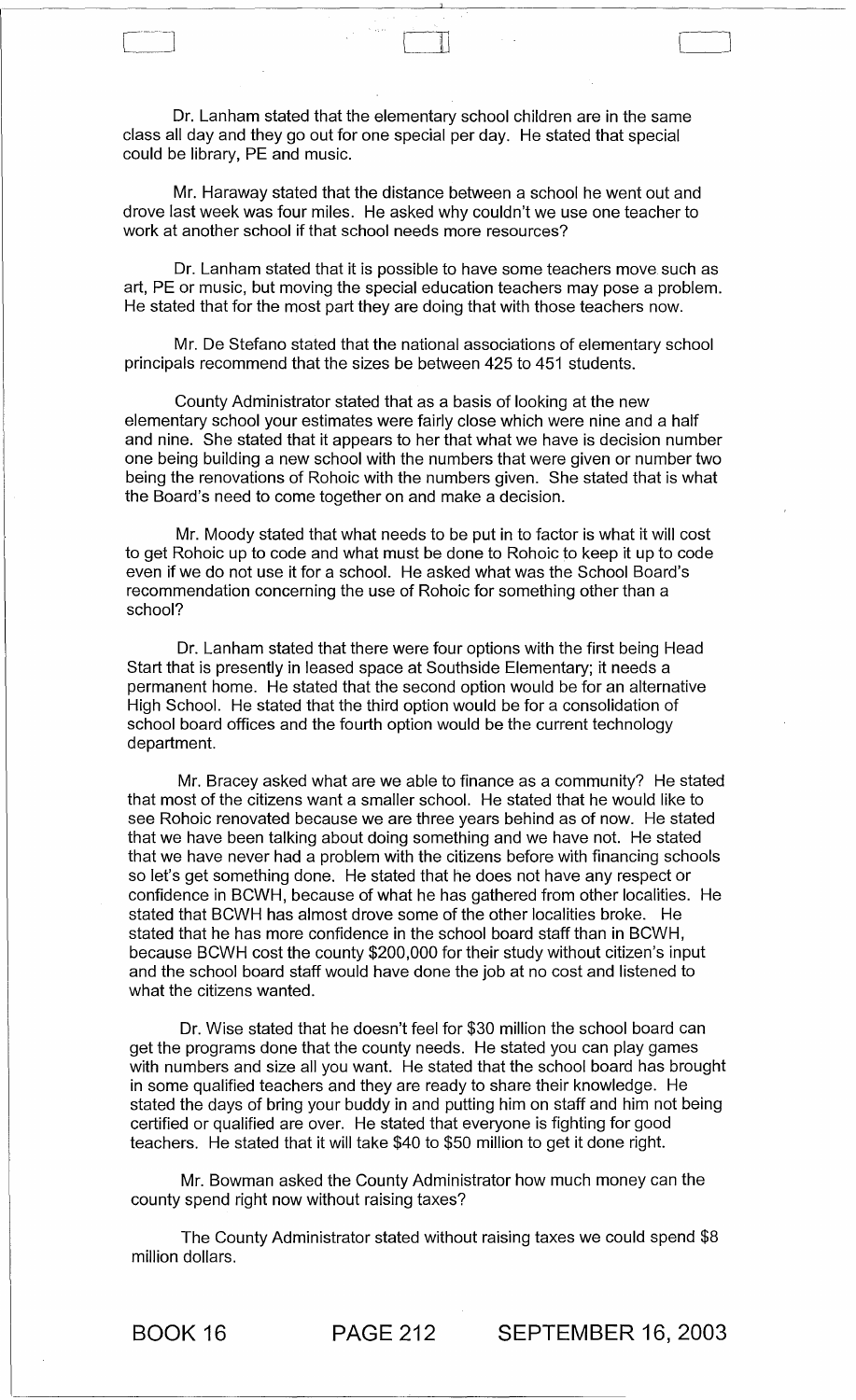Mr. Clay asked the County Administrator do you know how much we would have to raise the taxes to get the \$40 million?

The County Administrator stated that the last bit of information that was gathered from the financial people was five cents if everything else we have does not change.

Mr. Bowman stated that he had to ask this question because the taxpayers ask him all the time and that is what would it cost to remodel or renovate Northside Elementary?

Mr. Donnie Faison, Director of Buildings and Grounds, stated that it would cost \$1.6 million to complete and if they added the gymnasium work to it the cost would go up to about \$2 million.

Mr. Wise stated that the \$2 million does not involve bringing the building up to code for a school. He stated that they did a study and that building would need more than \$2 million to come up to code. He stated that we must remember that it was declassified as a school and it has to go through a process to get reclassified. He stated he believes that will it would cost more than \$2 million to bring it up to federal mandated standards for use as a school.

Mr. Bowman asked Mr. Wise if the Board could see the study. He also asked what the cost would be to renovate for school use.

Dr. Wise stated that it would cost about \$6 million plus.

Mr. Haraway stated that he had a question for Mr. DeStefano. He stated that he has a paper that shows Deep Run High was built for \$123 a square foot but the figures on our sheet are coming in at \$170 a square foot. He asked what is the difference and why is there a difference?

Mr. DeStefano stated that it has to do with what goes in the space whether cheap/expensive carpet or cheap/expensive vinyl or cheap/expensive design. He stated that the numbers that are listed on the sheet are strictly for guide information purposes only.

Kevin Massengill, Assistant County Administrator, gave a list of square foot prices for the schools based on the 02/03 school year:

| DOE                | 02/03 | \$96 | \$116 per square foot<br>building cost       |
|--------------------|-------|------|----------------------------------------------|
| <b>MIDDLE</b>      | 02/03 | \$97 | \$113 per square foot<br>building cost       |
| <b>HIGH SCHOOL</b> | 02/03 |      | \$131 per square foot<br>\$109 building cost |

Mr. Bowman stated that the Board should look at all our fees and look at all the ways we can generate funds for the schools.

The County Administrator stated that as a suggestion we could break it here with the elementary school study and then when the two Boards get together we could pick up and continue with the middle school study. She gave two dates to continue the meeting and they were October 1 or 2 at 6:00 P.M. She stated that everyone decided on October 1 at 6:00 P.M.

Mr. Haraway stated that he is ready to vote on architects for a 400-student body elementary school with the ability to expand to the core of 720 students.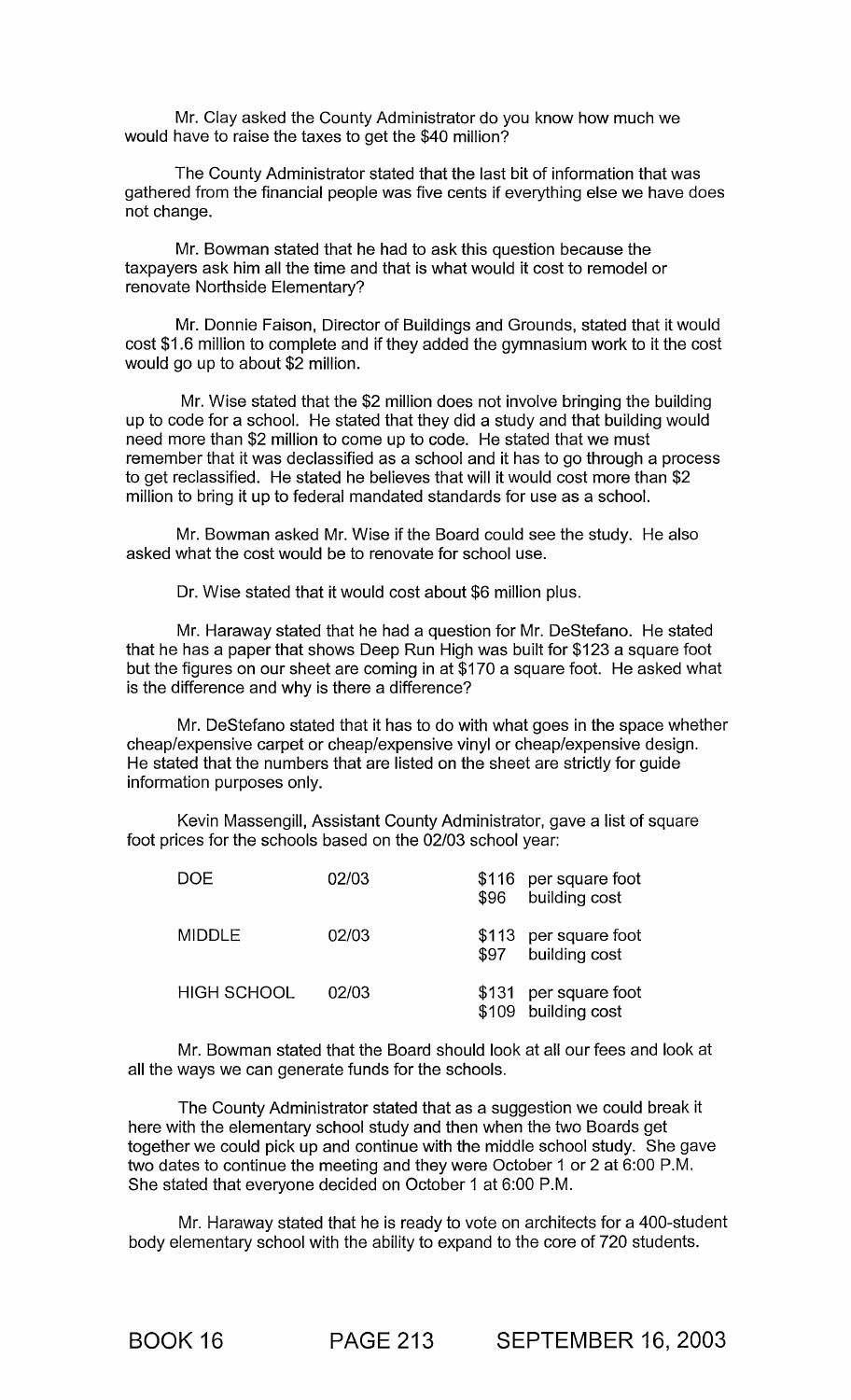Upon Motion of Mr. Moody, Seconded by Mr. Haraway, Mr. Bracey, Mr. Moody, Mr. Clay, Mr. Haraway, Mr. Bowman, voting "Aye",

BE IT RESOLVED by the Board of Supervisors of Dinwiddie County, Virginia that the School: Board is authorized to proceed with issuing an RFP for the selection of an architect. Mr. Bracey stated he hoped the School Board would include someone from the Administration on the selection panel.

## **INRE: ADJOURNMENT**

Upon Motion of Mr. Moody, Seconded by Mr. Bracey, Mr. Bracey, Mr. Moody, Mr. Clay; Mr. Haraway, Mr. Bowman, voting "Aye", the meeting adjourned at 7:45 P.M. to be continued until October 1, 2003 at 6:00 P.M. to meet with the School Board.

RI SIMO Robert Bowman, IV, Chairman

 $\overline{12}$  . Let  $\overline{12}$  be a set  $\overline{12}$ 

 $\gamma_{\mathcal{A}}$  , Wendy Weber Ralph

County Administrator

labr